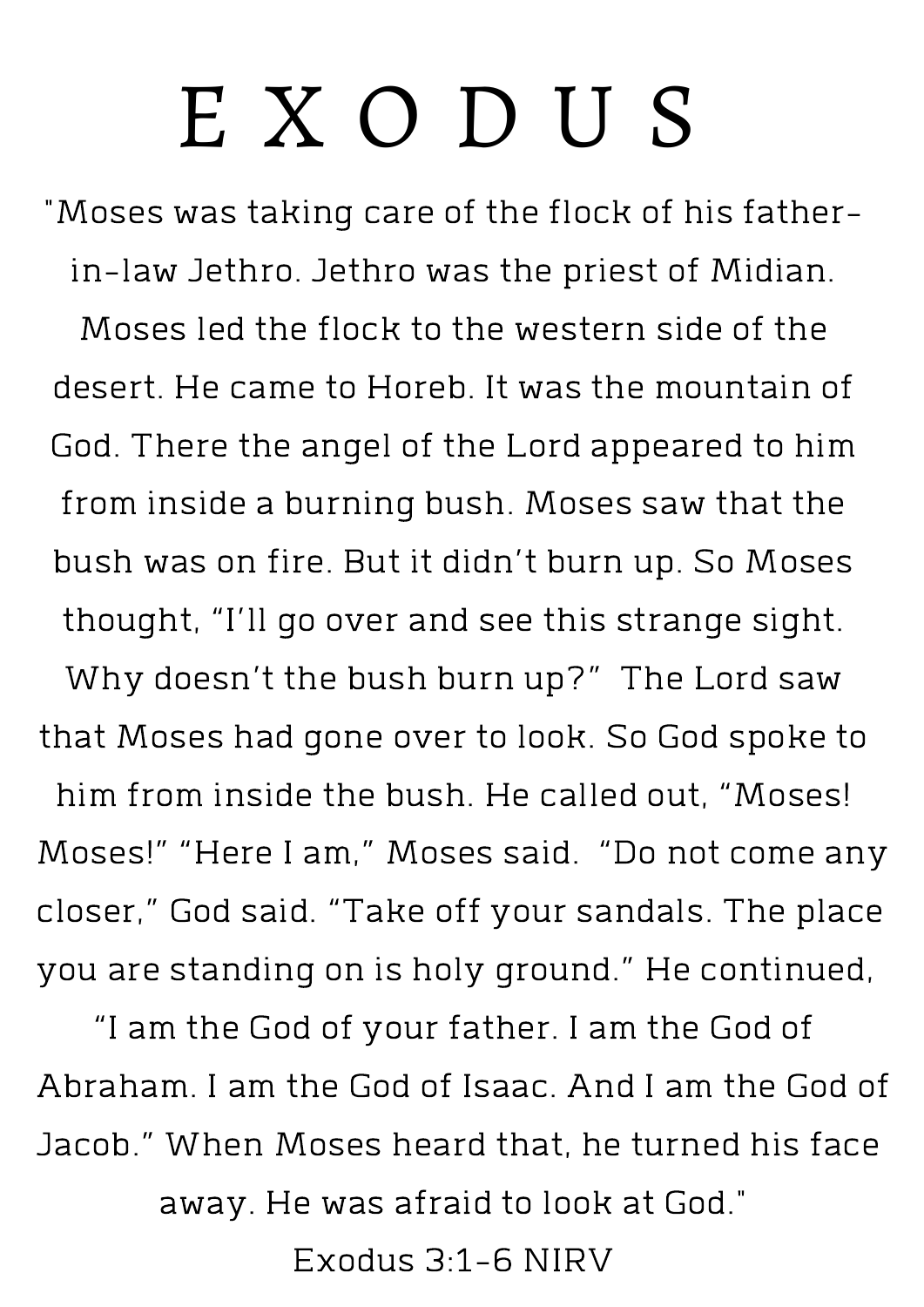The Lord said, "I have seen how my people are suffering in Egypt. I have heard them cry out because of their slave drivers. I am concerned about their suffering. So I have come down to save them from the Egyptians. I will bring them up out of that land. I will bring them into a good land. It has a lot of room. It is a land that has plenty of milk and honey. The Canaanites, Hittites, Amorites, Perizzites, Hivites and Jebusites live there. And now Israel's cry for help has reached me. I have seen how badly the Egyptians are treating them. So now, go. I am sending you to Pharaoh. I want you to bring the Israelites out of Egypt. They are my people." Exodus 3:7-10 NIRV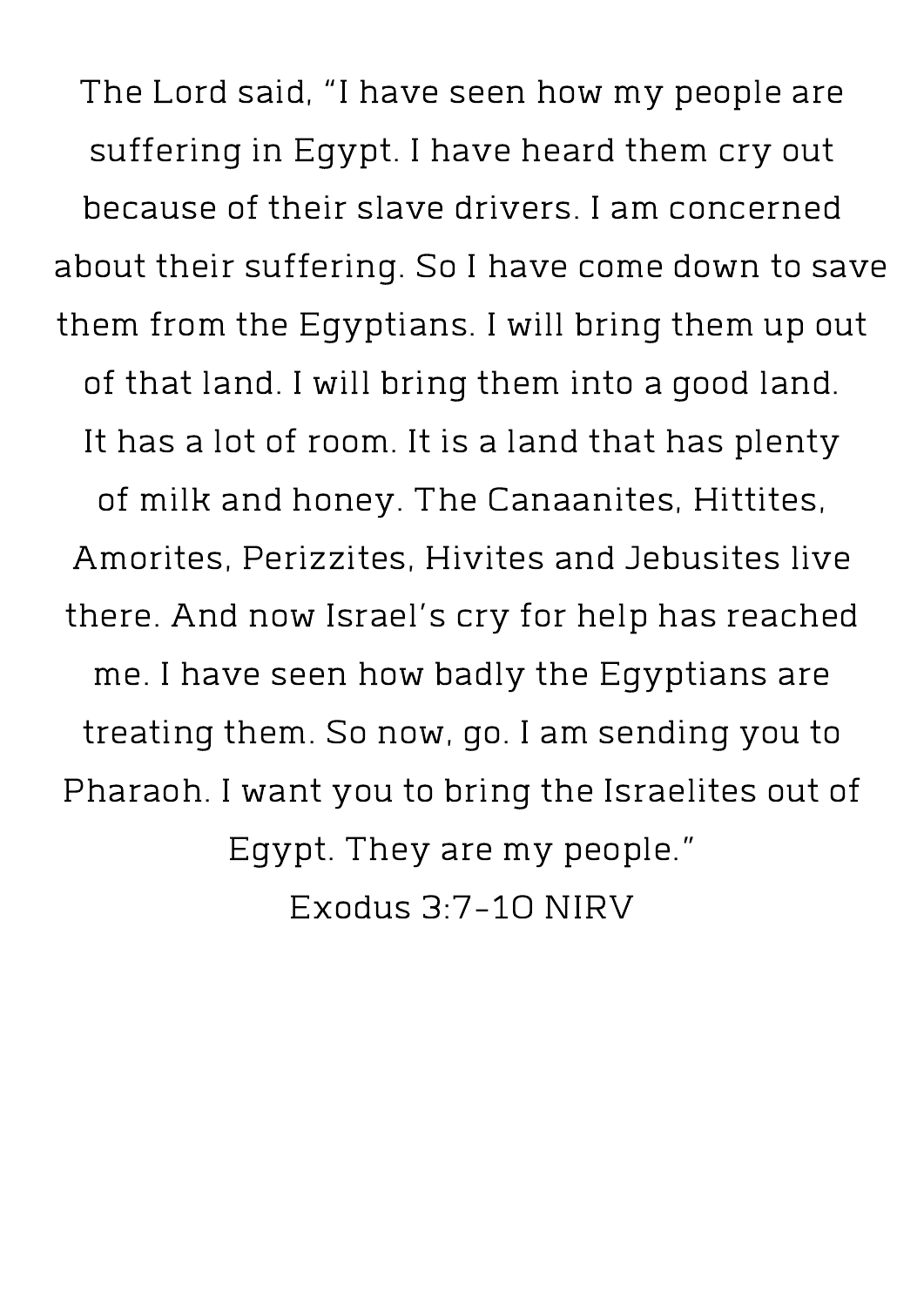## QUESTIONS



1. Who does God say He is?

2. What does God ask Moses to do?

3.Howdid Jesus do the same thing for us (but much better) through the Christmas story?